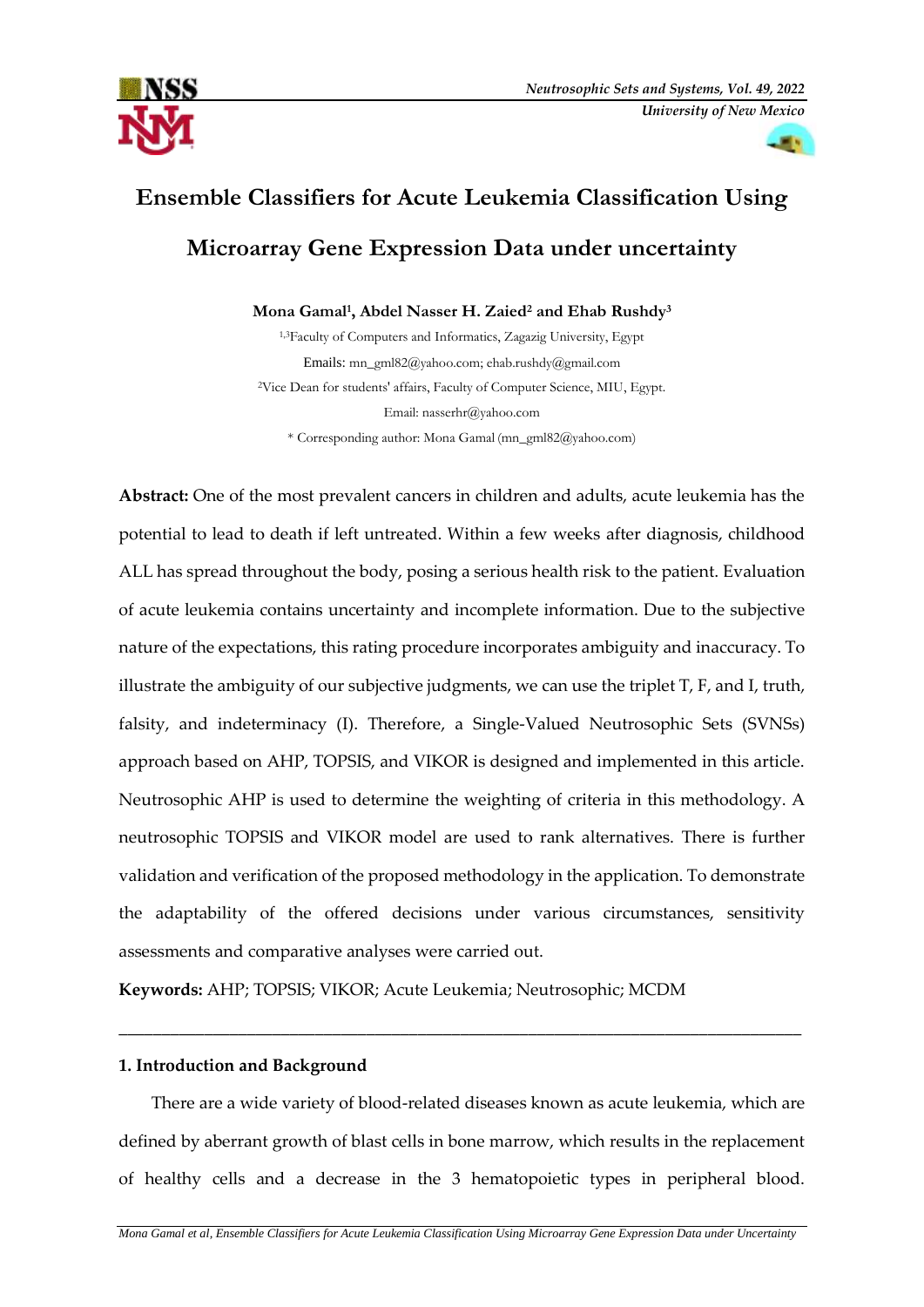Approximately 300,000 people are expected to die from them in 2018, making them the 11th and 10th greatest common causes of cancer in the world, respectively. There are 3.7 new cases of acute myeloid leukemia per 100,000 residents in Europe each year, with only 19 percent of those patients surviving for five years[1]. A precise and appropriate diagnosis is essential to successful disease control. In the bone marrow, immature lymphocytes cause acute lymphoblastic leukemia (ALL), also known as acute lymphocytic leukemia [2], [3]. Upon entering the bloodstream, leukemic cells move rapidly to several organs and tissues, including the spleen, liver, lymph nodes, brain, and the neurological system. The bone marrow and blood are primarily affected by ALL, which is a disease of the immune system [4], [5]. It is also known as acute pediatric leukemia because it is the most prevalent kind of leukemia in children since chronic and myeloid leukemias are rare in children.

For an accurate diagnosis of acute leukemia, the World Health Organization (WHO) recommends combining morphology with additional tests like immunophenotype, cytogenetics, and molecular biology[6]. As a result, finding blasts in the blood is still the first step in their diagnosis. It is true that smear review takes a long time, requires well-trained staff, and is subject to base on inter variability, which is especially important when dealing with the blast. Indeed, leukemia types have small interclass morphological variations, which results in low specificity scores during routine screening[7]. There's little doubt that clinical pathologists have difficulty distinguishing between different types of blasts and the subjective nature of their morphological identification. Leukemia lineage identification is critical since the prognosis and acute treatment effects are heavily dependent on this differentiation. Although automated blood cell image analyzers tend to underestimate the amount of blast cells, this complex topic hasn't been addressed in the literature[8], [9].

Medical diagnosis has been refrained by statistical approaches, pattern recognition, artificial intelligence, and neural networks[10]–[14]. To make medical diagnoses easier, another tool called a "MCDA" was developed. The MCDA approach uses the preference relational system proposed by Roy in 1996 [15] and Vincke in 1992 [16] to compare the individuals to be categorized and prototypes (prototypes are the reference points of classes).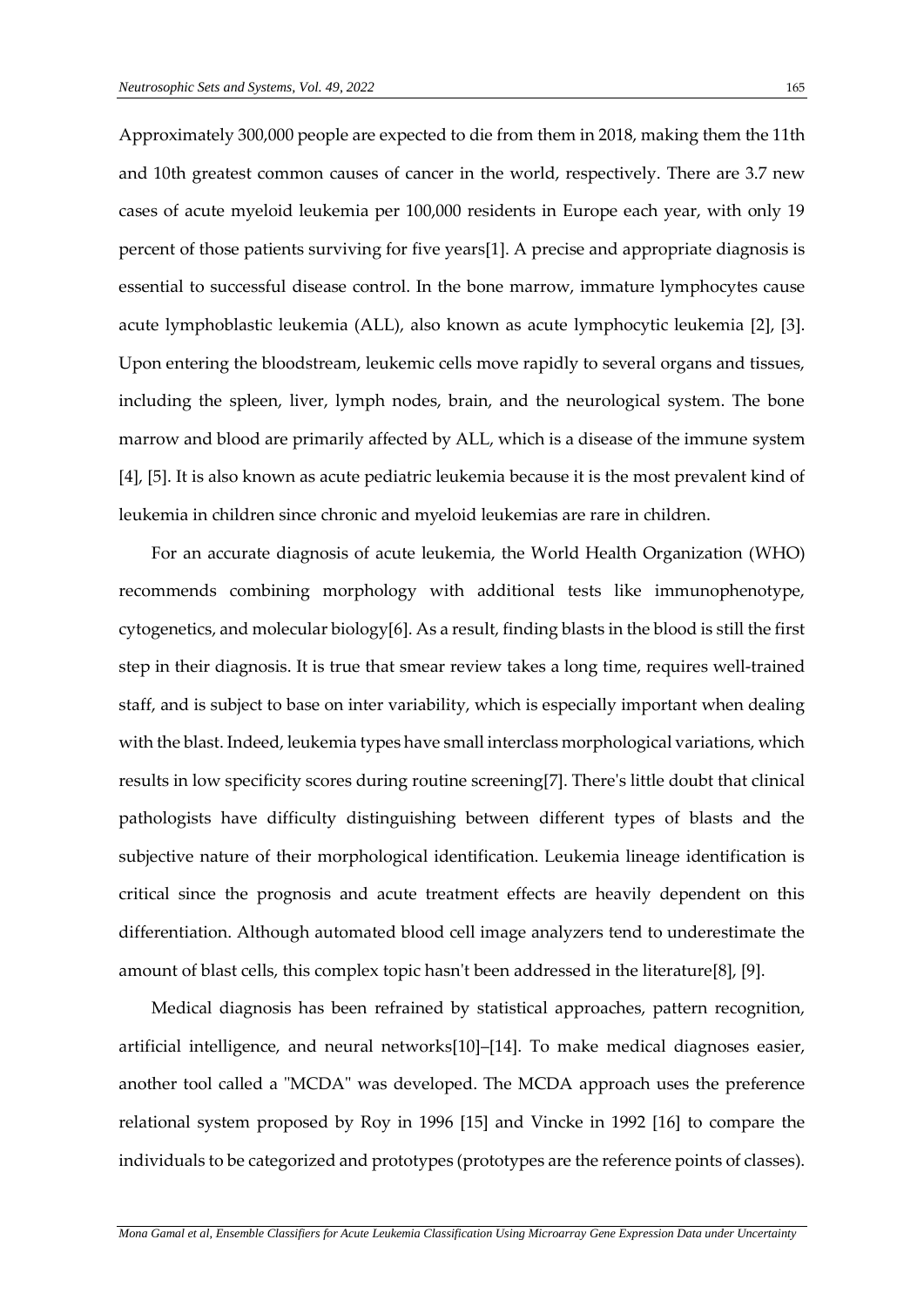It is so possible to use both qualitative and quantitative criteria in the MCDA approach. Additionally, it aids in overcoming some of the challenges associated with expressing data in several units.

In addition, several researchers provide certain improvements and enhancements to improve acute leukemia classification performance by better representing and reflecting acute leukemia data. Reviewing the above expansions reveals that the various types of uncertainty in the data set are primarily to blame for these additional versions. Different forms of fuzzy set extensions are used to address the uncertainty in the data set since it may contain vagueness, imprecision, indeterminacy, and hesitant information. There is no middle ground in classical set theory, optimization, and Boolean logic. An element can either belong to a set or not, and a statement can only be true or false[17]. The problem is that in the real world, hardly anything is accurate and it's all a relative term that cannot be characterized by classical reasoning. This type of ambiguity was addressed by Zadeh's fuzzy sets theory [18]. Since its inception in 1965, it has been reimagined in some ways. By introducing type-2 fuzzy sets, the mathematical procedures of Zadeh were able to better depict their imprecision [19]. A concept called "intuitional fuzzy sets" (also known as "membership degrees") was first developed by Atanassov in 1986 [20].

Afterward, Smarandache presents neutrosophic sets that have three distinct subsets to reflect different sorts of uncertainty [21]. Each element in the cosmos has a degree of truthiness, indeterminacy, and falsehood between 0 and 1, and these degrees are independent subsets of the neutrosophic sets [21]. To discriminate between degrees of belonging and non-belongingness and to depict absoluteness from relativeness, indeterminacy functions are used in neutrosophic sets. Neutrosophic sets use this notation to deal with the system's uncertainty and lessen the indecision caused by conflicting data. The neutrosophic sets have the most essential benefit over other fuzzy extensions in this regard. Three functions of neutrosophic sets give a domain area that can be used to undertake mathematical operations with varying degrees of uncertainty.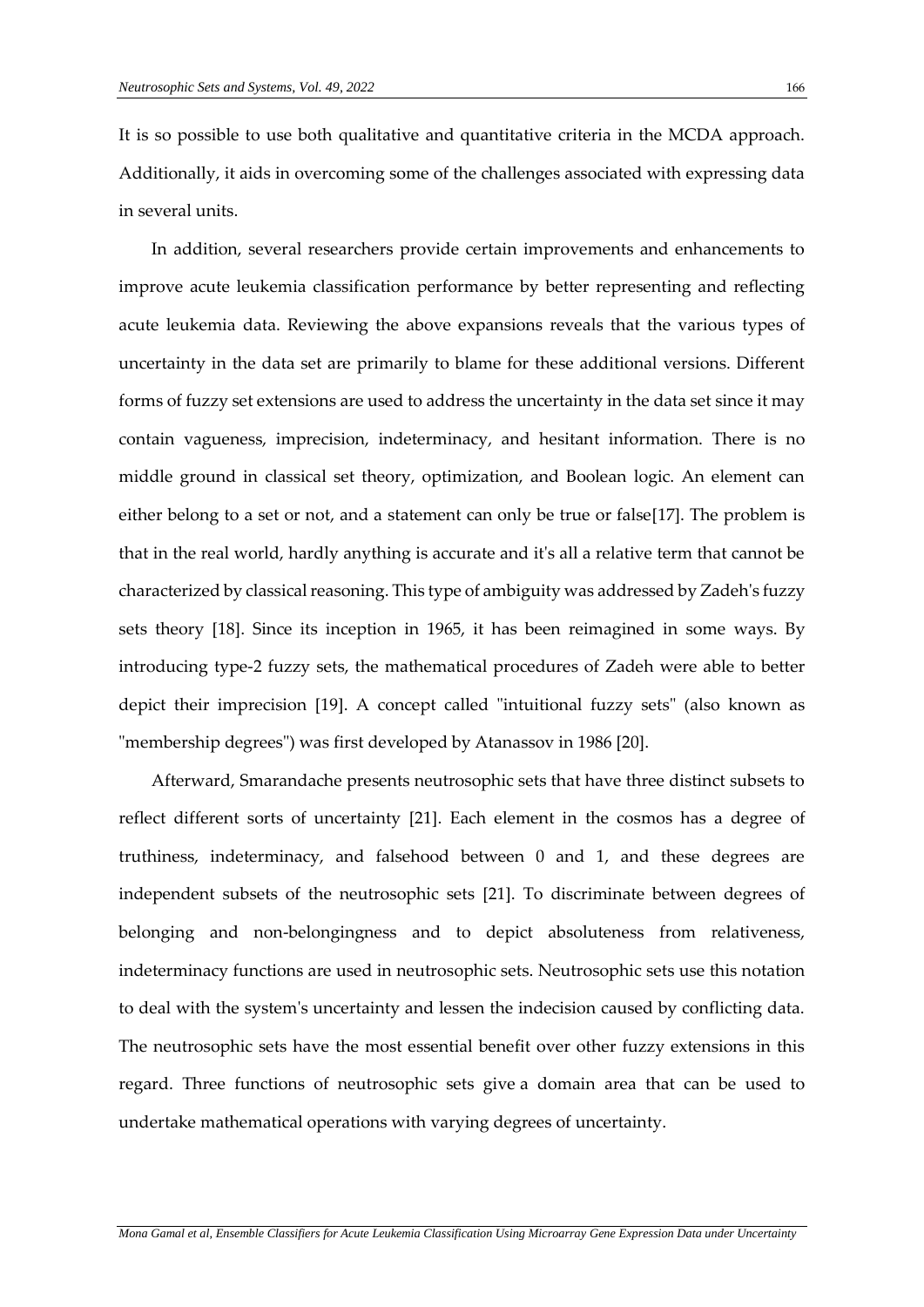Analytic Hierarchy Process (AHP), developed by Saaty [22], is a well-known technique for solving complicated problems by breaking them down into subproblems and then combining the solutions of these subproblems. It is critical to ensure that the judgments are consistent in this procedure, which uses pairwise comparisons of experts. According to the literature [23]–[32], AHP is frequently utilized as a standard procedure.

When faced with uncertainty and incomplete information, one popular decisionmaking technique is the TOPSIS approach, which allows for a wide range of alternatives and criteria to be considered in the decision-making process [33]. Consequently, TOPSIS is an excellent method for determining the predicted usefulness of a scenario that is ambiguous, lacking information, or vague. Using the TOPSIS technique, it is possible to identify a short distance from the ideal solution and a long distance from the negative-ideal solution, but these distances are not reflected in their proportionate significance.

Serafim Opricovic (1998) first developed the VIKOR technique, which was first applied in 2004 by Opricovic and Tzeng to solve multicriteria decision-making problems. To begin, there is a compromise solution, which is closer to an ideal answer than any other option available.

Many studies employ the SVNS technique. Distance measurement for SVNSs was first proposed by ahin and Küçük [34] using the neutrosophic subset idea. Several steps in the analysis of Ye [35] were shown to be unrealistic by Peng et al. [36]. Making decisions using machine learning methods has recently become popular [37]. There is also a growing usage of deep learning and other types of learning-based methodologies in the field of decisionmaking [38] in engineering research [39]–[44]. Machine learning, on the other hand, has its drawbacks, such as the fact that it requires a distinct training phase each time and is only applicable to the data it is trained on. The current scoring function and distance measure utilized in many research with SVNSs yielded erroneous results, according to an analysis of the literature. As a result of this research, we have devised a new score function and a new distance measure.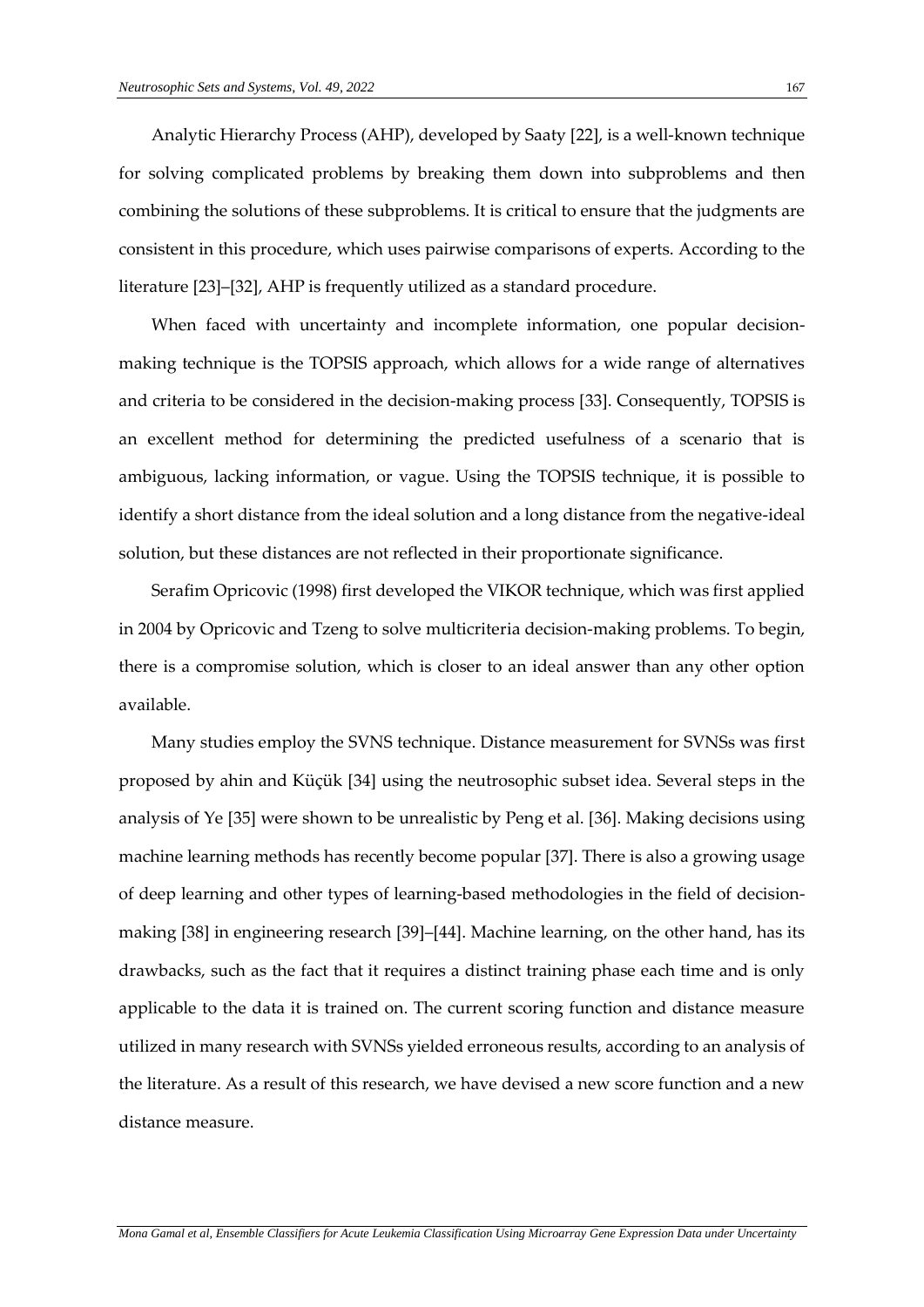The remainder of this paper is structured as follows: Section 2 outlines the method that will be taken and lays the groundwork for it. Applicability is shown in Section 3, which includes problem definitions, computations, and results. Section 4 provides comparative assessments and section 5 provides sensitivity analysis. Section 6 concludes with some final thoughts and ideas for future research.

## **2. Methodology**

By Saaty, the AHP approach was invented, which allows for comparisons between two variables. This study proposes a single-valued neutrosophic (SVN) AHP approach.

Step 1: Build the comparison matrix between criteria as:

$$
X = \begin{pmatrix} X_{11} & \cdots & X_{1b} \\ \vdots & \ddots & \vdots \\ X_{a1} & \cdots & X_{ab} \end{pmatrix} \tag{1}
$$

Where  $a = 1,2,3...$ , e (alternatives),  $b = 1,2,3...$ , f (criteria)

Step 2: Compute the score function as:

$$
S(X) = \frac{2+a-b-c}{3} \tag{2}
$$

Which, a, b and c present truth, indeterminacy, and falsity values.

Step 3: Normalize the comparison matrix as:

$$
N(A) = \frac{A_a}{\sum_{a=1}^{e} A_a} \tag{3}
$$

where,  $A_a$  value in comparison matrix and  $\sum_{a=1}^{e} A_a$  sum all values in each column.

Step 4: Compute the weights of criteria by taking the average row.

Step 5: Check the consistency ratio (CR)

## **Apply the Steps of the TOPSIS method**

## **The steps of the TOPSIS approach are as follows:**

- A. A decision matrix should be built.
- B. Make the decision-making matrix uniform.
- C. Make a decision matrix that is normalised and weighted.
- D. Decide on the ideal remedies for the positive and negative scenarios you're dealing with.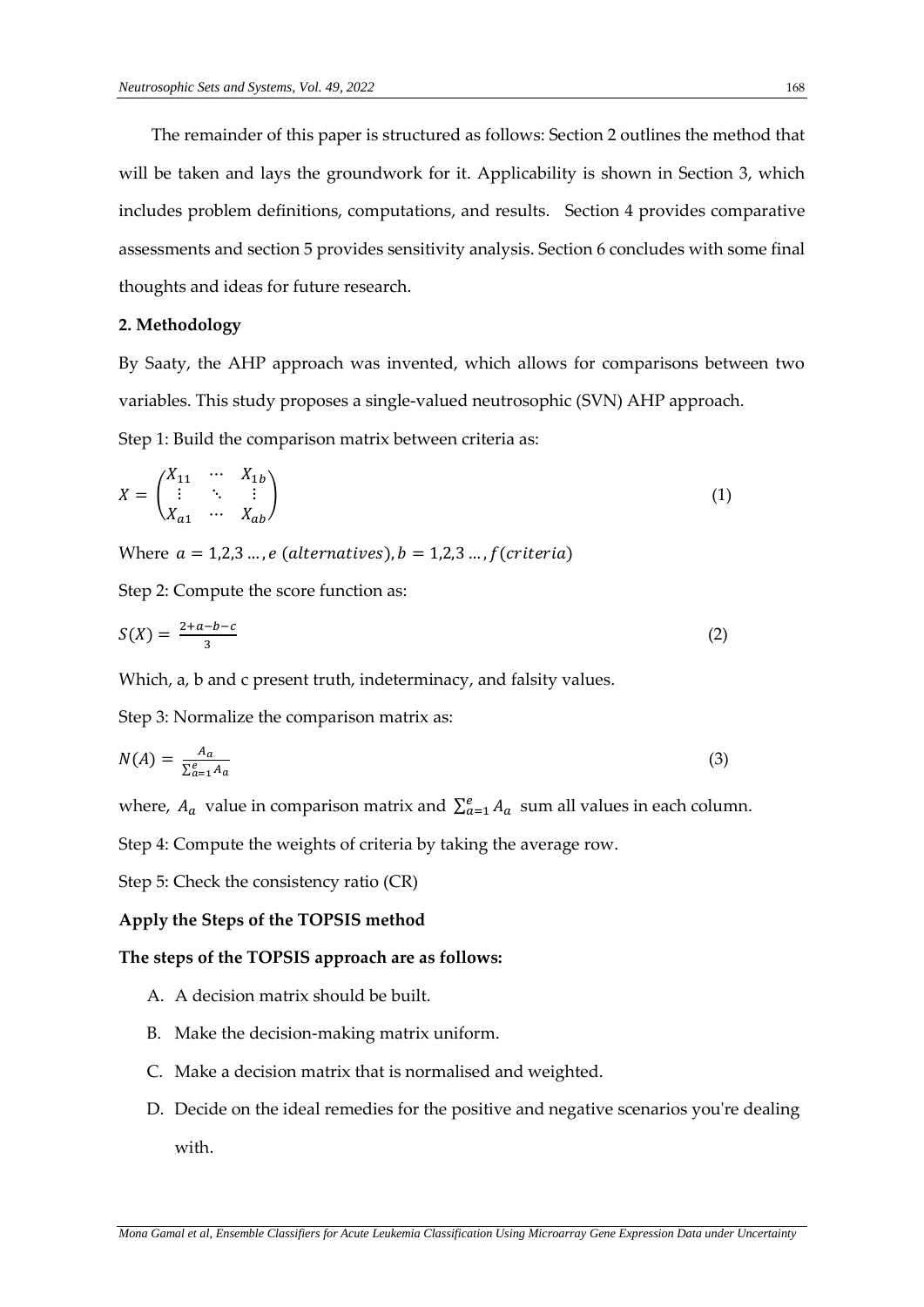- E. The ideal solutions, both positive and negative, are at a certain distance from each alternative.
- F. Distance measurements can be used to calculate the relative closeness coefficients.
- G. Rank alternatives

Step 6: Build the decision matrix between criteria and alternatives as Eq. (1), then convert the neutrosophic values to one value by Eq. (2).

Step 7: Normalize the decision matrix as:

$$
Nor_{ef} = \frac{X_{ef}}{\sqrt{\sum_{f=1}^{b} X_{ef}^{2}}}
$$
\n(4)

Step 8: Compute the weighted normalized decision matrix as:

$$
W N_{ef} = N \cdot r_{ef} * W_f \tag{5}
$$

where  $W_f$  the weights of the criteria

Step 9: Compute the positive and cost ideal solution as:

$$
PI_e^+ = \max_e W N_{ef} \text{ for positive criteria} \tag{6}
$$

$$
PI_e^- = \min_e W N_{ef} \text{ for cost criteria}
$$
 (7)

$$
PI_e^- = \min_e W N_{ef} \text{ for positive criteria} \tag{8}
$$

$$
PI_e^- = \max_e W N_{ef} \text{ for cost criteria}
$$
 (9)

Step 10: Compute the distance of each alternative from the positive and cost criteria as:

$$
DI_f^+ = \sqrt{\sum_e^b (W N_{ef} - P I_e^+)^2}
$$
 (10)

$$
DI_f^- = \sqrt{\sum_e^b (W N_{ef} - P I_e^-)^2}
$$
\n(11)

Step 11: Compute the closeness coefficient as:

$$
CC_f = \frac{DI_f^-}{DI_f^- + DI_f^+}
$$
 (12)

Step 12: Rank alternatives according to descending values of  $CC_f$ 

## **Apply the steps of the VIKOR method**

Step 13: Compute the positive and cost ideal solution as:

$$
CI_e^+ = \max_e X_{ef} \text{ for positive criteria}
$$
 (13)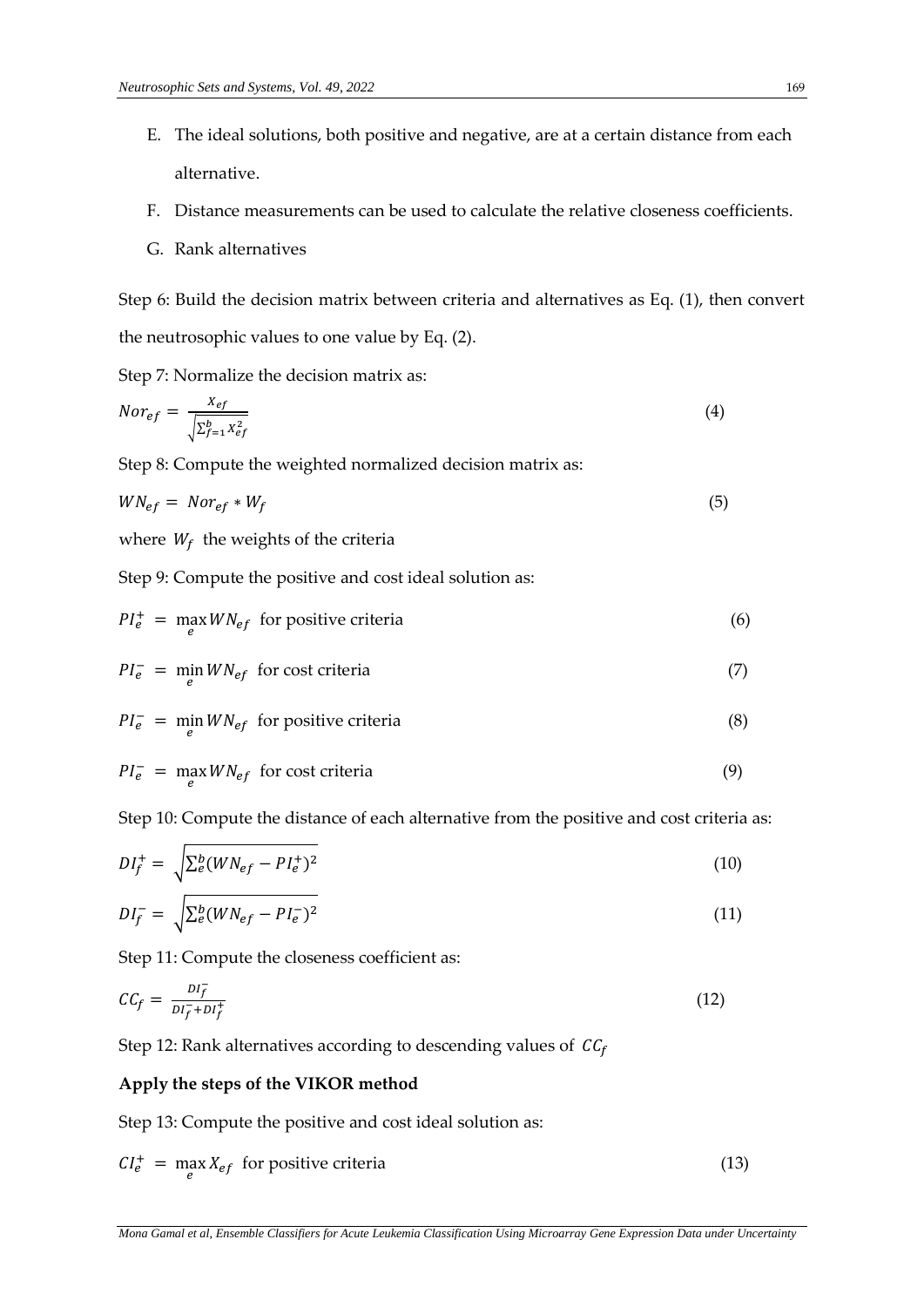$$
CI_e^- = \min_e X_{ef} \text{ for cost criteria}
$$
 (14)

$$
CI_e^- = \min_e X_{ef}
$$
 for positive criteria (15)

$$
CI_e^- = \max_e X_{ef} \text{ for cost criteria}
$$
 (16)

Step 14: Compute the value of  $C_e$  and  $D_e$  as:

$$
C_e = \sum_{f=1}^{b} W_f * \frac{Cl_e^+ - X_{ef}}{Cl_e^+ - Cl_e^-}
$$
 (17)

$$
D_e = \max_f W_f * \frac{ct_e^+ - X_{ef}}{ct_e^+ - ct_e^-}
$$
\n
$$
\tag{18}
$$

Step 15: Compute the value of  $G_e$  as:

$$
G_e = i * \left(\frac{c_e - \min_e c_e}{\max_e c_e - \min_e c_e}\right) + (1 - i) * \left(\frac{D_e - \min_e D_e}{\max_e D_e - \min_e D_e}\right)
$$
(19)

Where the value of  $i$  is in the range 0 to 1. It refers to the utility degree. We use the  $i = 0.5$ . Step 16: Rank alternatives according to ascending value of  $G_e$ .

# **3. Application**

To validate the steps of the methodology, we apply them with the application. We collected the criteria and alternatives from previous studies as in Fig 1. The decision-makers are selected according to their experts in this field to evaluate the criteria and alternatives by using the single-valued neutrosophic numbers (SVNNs) as [45]. Then we convert the SVNNs into one value by applying Eq. (2) score function. This matrix is called a comparison matrix where data between criteria. Then compute the normalized comparison matrix in Table 1. Then compute the weights of criteria where  $w_1 = 0.138656$ ,  $w_2 = 0.163386$ ,  $w_3 =$ 0.168678,  $w_4 = 0.227536$ ,  $w_5 = 0.301744$ . According to [46] the opinions of experts are consistent. Then go-ahead to apply the steps of the TOPSIS method.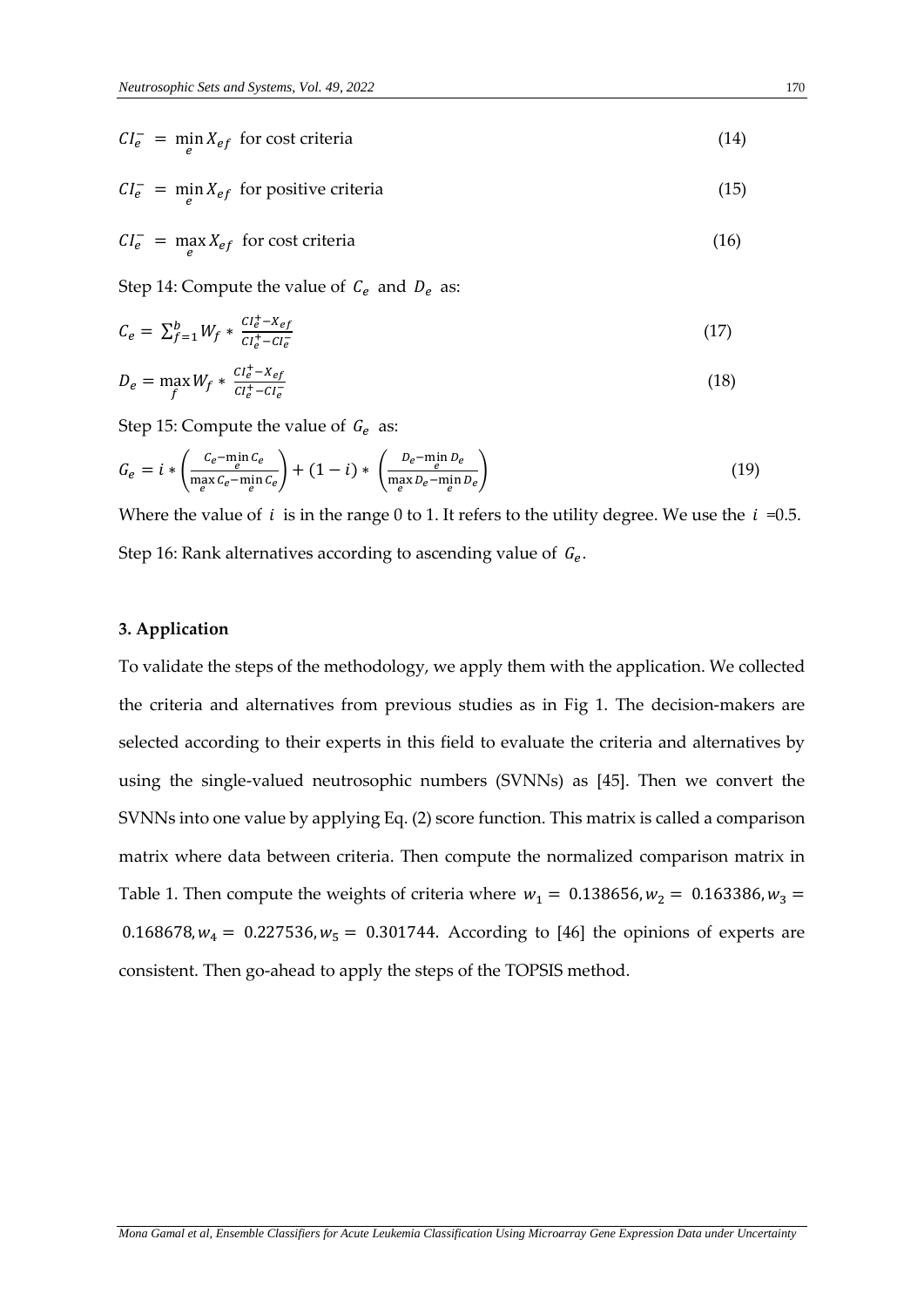

Fig 1. The criteria and alternatives in this study.

|                  | Criteria ALM <sub>1</sub> ALM <sub>2</sub> ALM <sub>3</sub> ALM <sub>4</sub> ALM <sub>5</sub> |                                                  |          |
|------------------|-----------------------------------------------------------------------------------------------|--------------------------------------------------|----------|
| $ALM_1$          |                                                                                               | 0.076252  0.128138  0.113528  0.242515  0.132848 |          |
| ALM <sub>2</sub> |                                                                                               | 0.186664  0.07842  0.048313  0.22015             | 0.283385 |
| ALM <sub>3</sub> |                                                                                               | 0.16945  0.409503  0.063071  0.103204  0.098162  |          |
| ALM <sub>4</sub> |                                                                                               | 0.16945  0.19197  0.329354  0.134731  0.312175   |          |
| ALM <sub>5</sub> |                                                                                               | 0.398184  0.19197  0.445734  0.299401  0.17343   |          |

Table 1. Normalized comparison matrix by the AHP method.

Let experts build the decision matrix between criteria and alternatives. Then normalize the decision matrix as Eq. (4) in Table 2. Then compute the weighted normalized decision matrix as Eq. (5). All criteria are positive so, we apply Eqs. (6 and 8) to obtain a positive and cost ideal solution. Then compute the distance of each alternative from the positive and cost ideal solution as Eq. (10) in Table 3. Then compute the closeness coefficient as Eq. (12). Finally rank alternatives according to the biggest value of the closeness coefficient as  $ACM_3$  >  $ACM_1 > ACM_4 > ACM_2$ . Fig 2. Show the rank of alternatives by the TOPSIS method.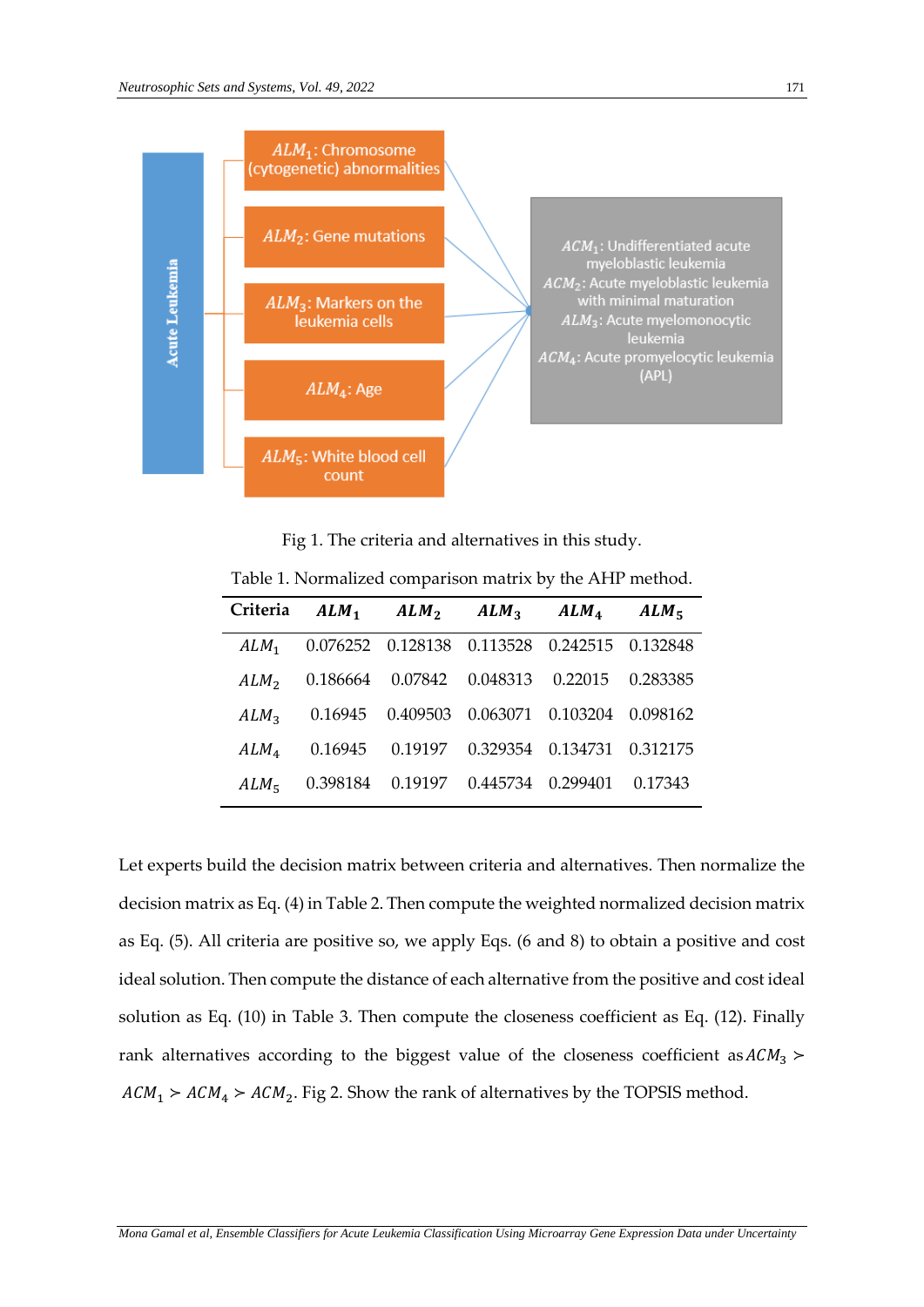

Fig 2. The rank of alternatives by the TOPSIS method.

| Criteria/alternatives | $ALM_1$     | ALM <sub>2</sub> | ALM <sub>3</sub> | ALM <sub>4</sub> | $ALM_{5}$   |
|-----------------------|-------------|------------------|------------------|------------------|-------------|
| $ACM_1$               | 0.310344828 | 0.166521739      | 0.268576544      | 0.461775269      | 0.160249151 |
| ACM <sub>2</sub>      | 0.097586207 | 0.355217391      | 0.243807819      | 0.145202668      | 0.216874292 |
| ACM <sub>3</sub>      | 0.310344828 | 0.123043478      | 0.243807819      | 0.196511031      | 0.462627407 |
| ACM <sub>4</sub>      | 0.281724138 | 0.355217391      | 0.243807819      | 0.196511031      | 0.160249151 |

Table 3. Distance of each alternative from positive and cost criteria.

| Criteria/alternatives | $ALM_1$     | ALM <sub>2</sub> | $ALM_3$     | ALM <sub>4</sub> | $ALM_{\pi}$ |
|-----------------------|-------------|------------------|-------------|------------------|-------------|
| $ACM_1$               |             | 0.000950507      | $\Omega$    |                  | 0.008324884 |
| ACM <sub>2</sub>      | 0.000870268 | 0                | 1.74551E-05 | 0.005188551      | 0.005498891 |
| ACM <sub>3</sub>      | $\theta$    | 0.001438991      | 1.74551E-05 | 0.003642981      | $\theta$    |
| ACM <sub>4</sub>      | 1.57485E-05 | 0                | 1.74551E-05 | 0.003642981      | 0.008324884 |

By using the decision matrix from the TOPSIS method, the VIKOR method used the Eqs. (13 and 15) to compute the positive and cost ideal solution in Table 4. Eqs. (17 and 18) are used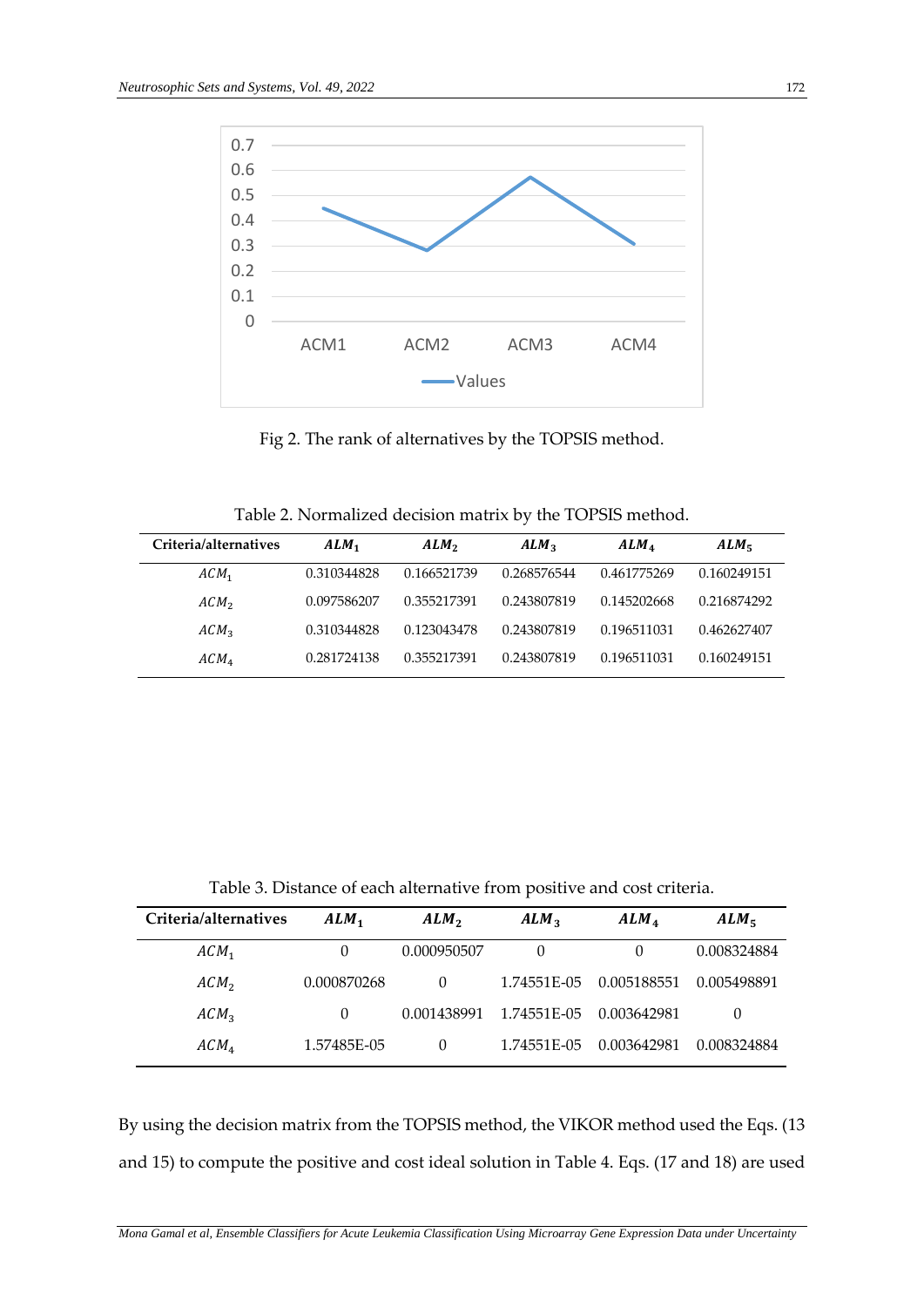to compute the values of  $C_e$ ,  $D_e$ . Then Eq. (19) is used to compute the values of  $G_e$ . Then rank alternatives according to ascending values of  $G_e$ .  $ACM_3 > ACM_1 > ACM_2 > ACM_4$ . Fig 3 shows the rank of alternatives by the VIKOR method.



Fig 3. Rank of alternatives by the VIKOR method.

Table 4. The positive and cost ideal solution by the VIKOR method.

| Criteria/alternatives | $ALM_1$  | ALM <sub>2</sub> | ALM <sub>3</sub> | ALM <sub>4</sub> | ALM <sub>5</sub> |
|-----------------------|----------|------------------|------------------|------------------|------------------|
| $ACM_1$               |          | 0.13279          | 0                | $\theta$         | 0.301744         |
| ACM <sub>2</sub>      | 0.138656 | $\theta$         | 0.168678         | 0.227536         | 0.245238         |
| $ACM_3$               | $\theta$ | 0.163386         | 0.168678         | 0.190658         | $\theta$         |
| ACM <sub>4</sub>      | 0.018652 | $\theta$         | 0.168678         | 0.190658         | 0.301744         |

# **4. Comparative analysis**

In this section, we compare our methods (SVNNs TOPSIS and VIKOR) with Bipolar Neutrosophic Numbers (BNNs VIKOR and TOPSIS) [47] to show the validity of our proposed model. We used the same weights. Fig 4. Show the rank of alternatives under four methods. Table 5 shows the best and worst alternatives. All four methods show the  $ACM_3$ is the best alternative. The SVNNs TOPSIS show  $ACM<sub>2</sub>$  is the worst alternative and other three methods show  $ACM<sub>4</sub>$  is the worst alternative. Table 5 show the correlation between four methods. The correlation between the four methods is strong.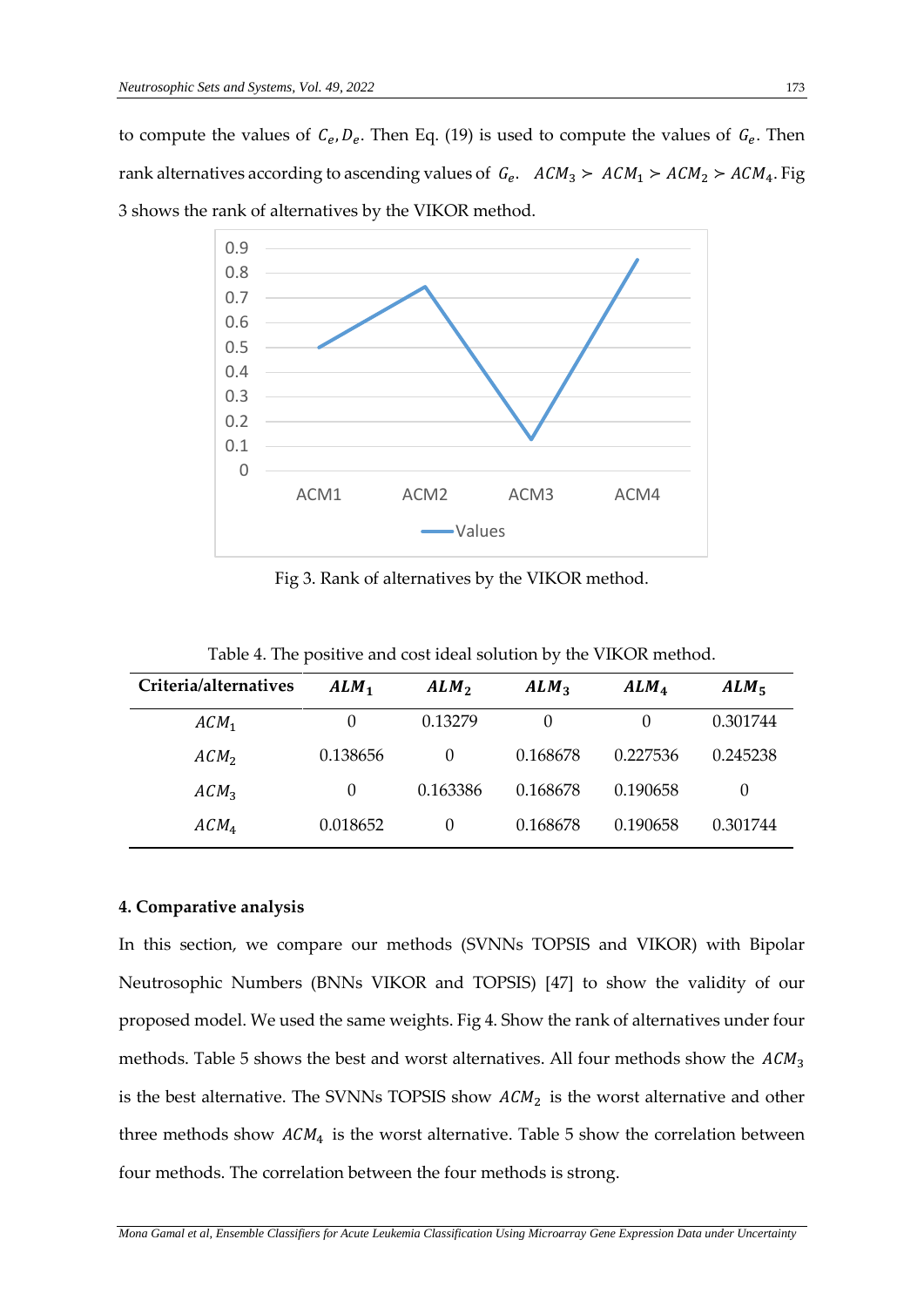

Fig 4. The rank of alternative under comparative analysis.

Table 5. The rank of alternatives by the four methods.

| <b>Methods</b>    | Rank                                         |
|-------------------|----------------------------------------------|
|                   | SVNNs TOPSIS $ACM_3 > ACM_1 > ACM_4 > ACM_2$ |
|                   | SVNNs VIKOR $ACM_3 > ACM_1 > ACM_2 > ACM_4$  |
| BNNs TOPSIS       | $ACM_3 > ACM_1 > ACM_2 > ACM_4$              |
| <b>BNNS VIKOR</b> | $ACM_3 > ACM_1 > ACM_2 > ACM_4$              |

Table 6. Pearson correlation between methods.

| Methods                      | Correlation |
|------------------------------|-------------|
| SVNNs TOPSIS and SVNNs VIKOR | 0.8         |
| SVNNs TOPSIS and BNNs TOPSIS | 0.8         |
| SVNNs TOPSIS and BNNs VIKOR  | 0.8         |
| SVNNs VIKOR and BNNs TOPSIS  | 1           |
| SVNNs VIKOR and BNNs VIKOR   |             |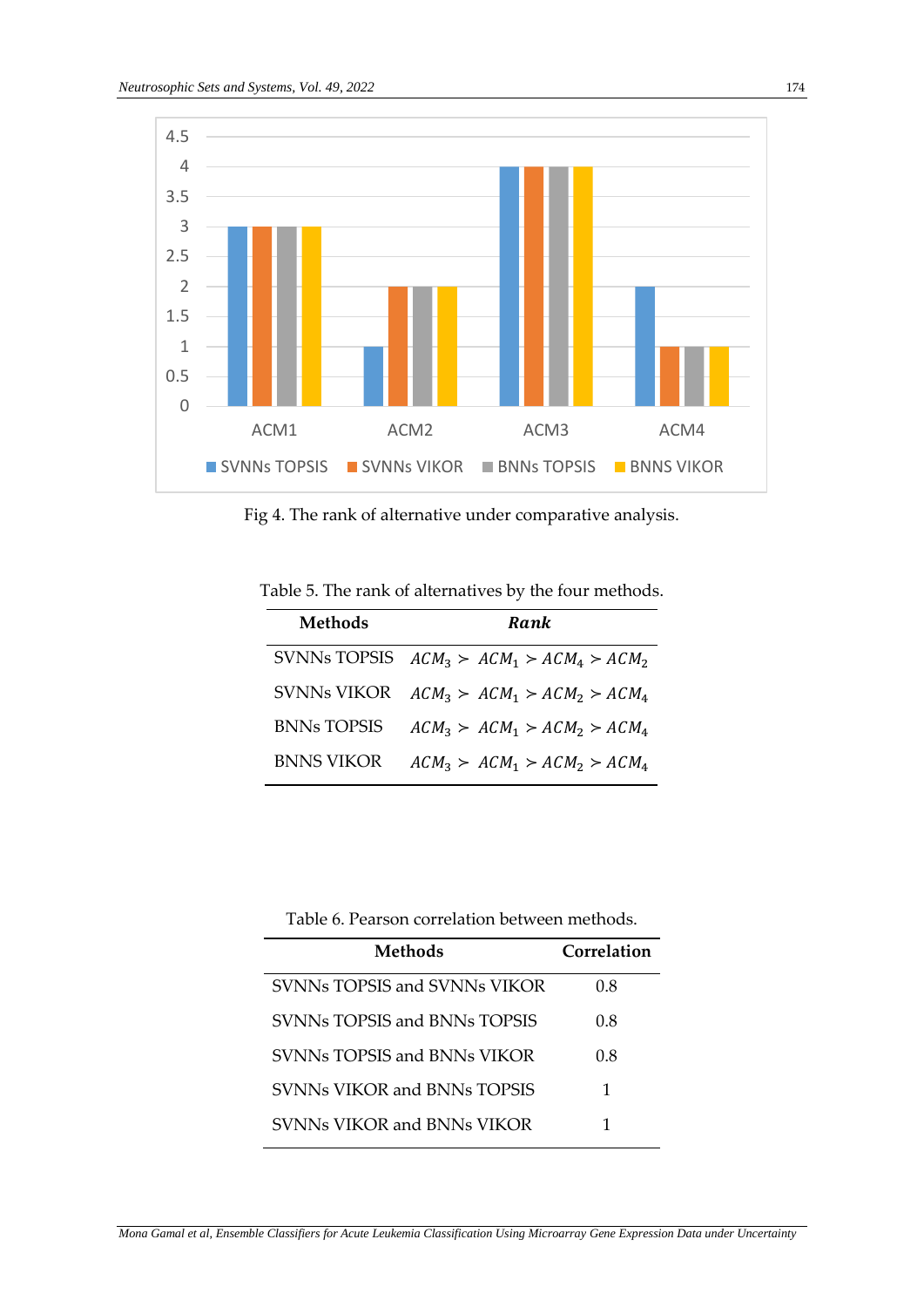## **5. Sensitivity Analysis**

In this section, we change the weights of criteria and then compute the rank of alternatives. Table 7 shows the five cases in changing weights of criteria. In Fig 5. The weights of criteria under five cases. In each case we put the weight by 0.5 and the rest of 0.5 is disrupted to all other criteria. For example, in case 1, the first criteria is 0.5 and the other criteria have 0.125 weights. Fig 6. Show the rank of alternatives under five cases by the TOPSIS method. Fig 7. Show the rank of alternatives under five cases by the VIKOR method. Table 8 and Table 9. Show the rank of alternatives by the TOPSIS and VIKOR methods under five cases. In case 1, we put the first criteria with 0.5 weight and the other four criteria have 0.125. In case 2, the second criteria have 0.5 and the other four criteria have 0.125. In case 3, the third criteria have 0.5 and the other four criteria have 0.125. In case 4, the fourth criteria has 0.5 and the other four criteria have 0.125. In case 5, the fifth criteria have 0.5 and the other four criteria have 0.125.

| Criteria         | Case 1 | Case 2 | Case 3 | Case 4 | Case 5 |
|------------------|--------|--------|--------|--------|--------|
| $ALM_1$          | 0.5    | 0.125  | 0.125  | 0.125  | 0.125  |
| ALM <sub>2</sub> | 0.125  | 0.5    | 0.125  | 0.215  | 0.125  |
| $ALM_3$          | 0.125  | 0.125  | 0.5    | 0.125  | 0.125  |
| ALM <sub>4</sub> | 0.125  | 0.125  | 0.125  | 0.5    | 0.125  |
| $ALM_5$          | 0.125  | 0.125  | 0.125  | 0.125  | 0.5    |
|                  |        |        |        |        |        |

Table 7. The five cases change the weights of the criteria.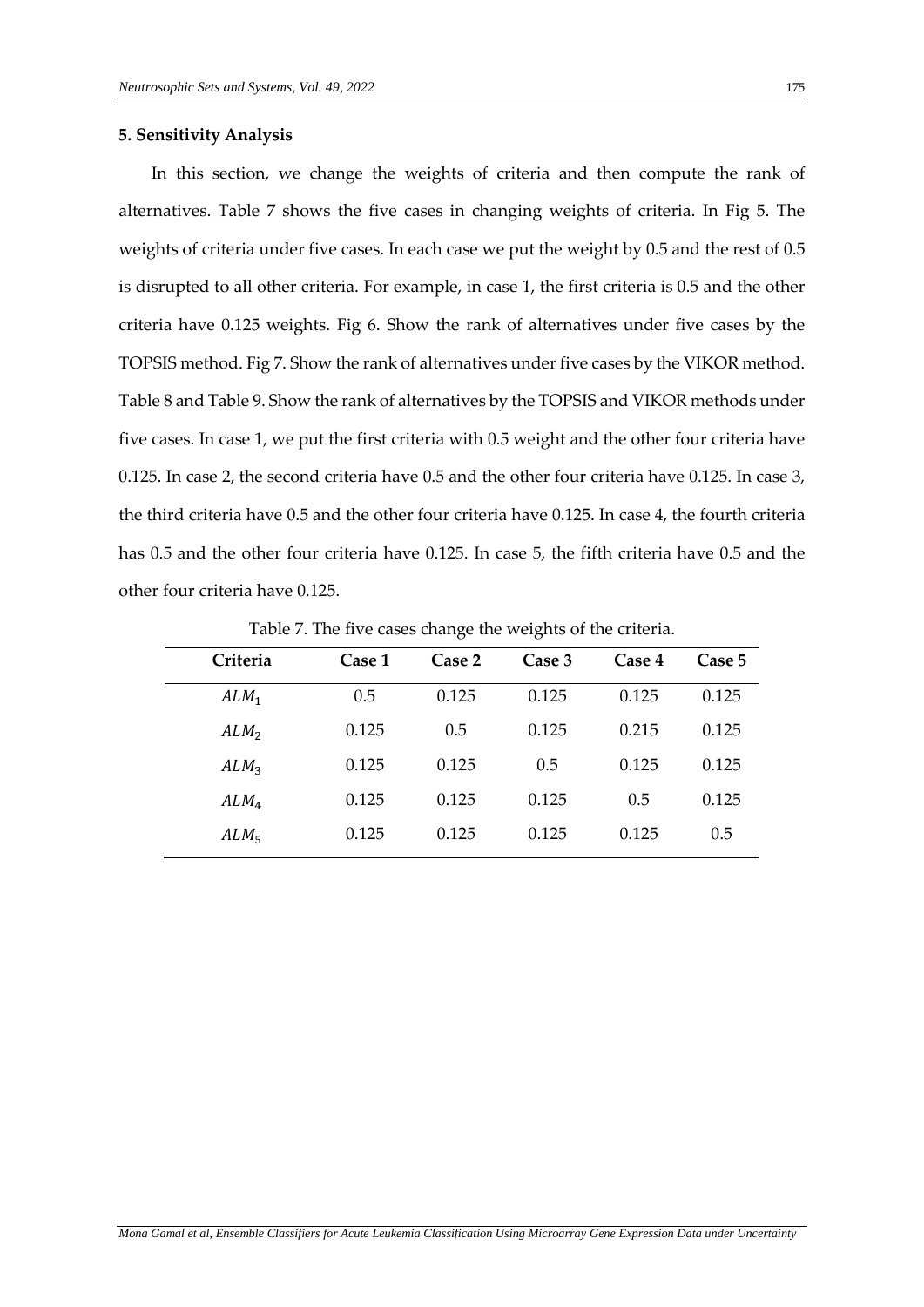

Fig 5. The weights of criteria under five cases.



Fig 6. The rank of the TOPSIS method under five cases.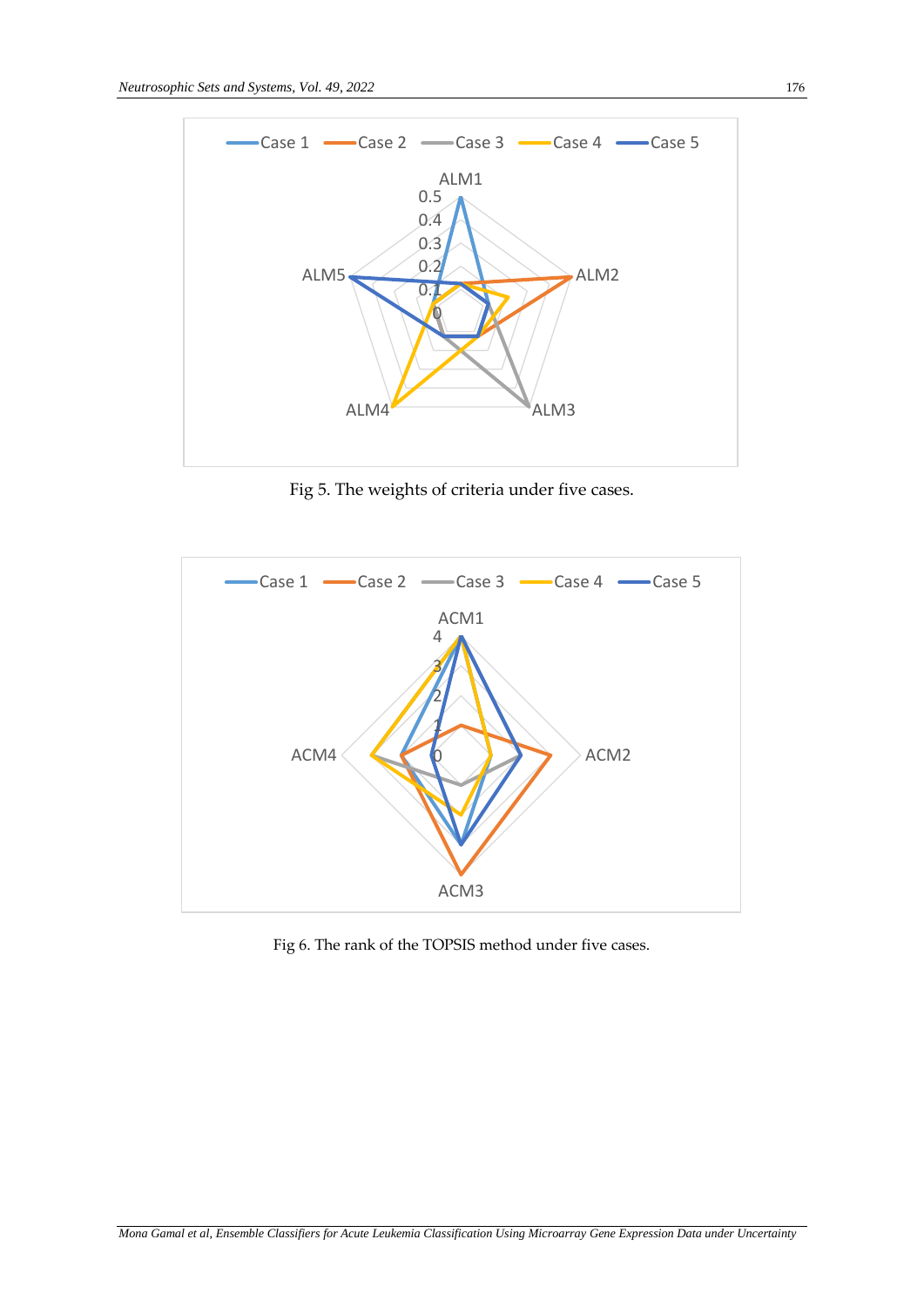

Fig 7. The rank of the VIKOR method is under five cases.

Table 8. The rank of alternatives by the TOPSIS method under five cases.

| Cases Rank by the TOPSIS method        |
|----------------------------------------|
| Case 1 $ACM_1 > ACM_3 > ACM_4 > ACM_2$ |
| Case 2 $ACM_4 > ACM_2 > ACM_1 > ACM_3$ |
| Case 3 $ACM_1 > ACM_3 > ACM_4 > ACM_2$ |
| Case 4 $ACM_1 > ACM_4 > ACM_3 > ACM_2$ |
| Case 5 $ACM_1 > ACM_3 > ACM_2 > ACM_4$ |

Table 9. The rank of alternatives by the VIKOR method under five cases.

| Cases Rank by the TOPSIS method        |
|----------------------------------------|
| Case 1 $ACM_1 > ACM_3 > ACM_4 > ACM_2$ |
| Case 2 $ACM_4 > ACM_2 > ACM_1 > ACM_3$ |
| Case 3 $ACM_1 > ACM_3 > ACM_4 > ACM_2$ |
| Case 4 $ACM_1 > ACM_4 > ACM_3 > ACM_2$ |
| Case 5 $ACM_3 > ACM_1 > ACM_2 > ACM_4$ |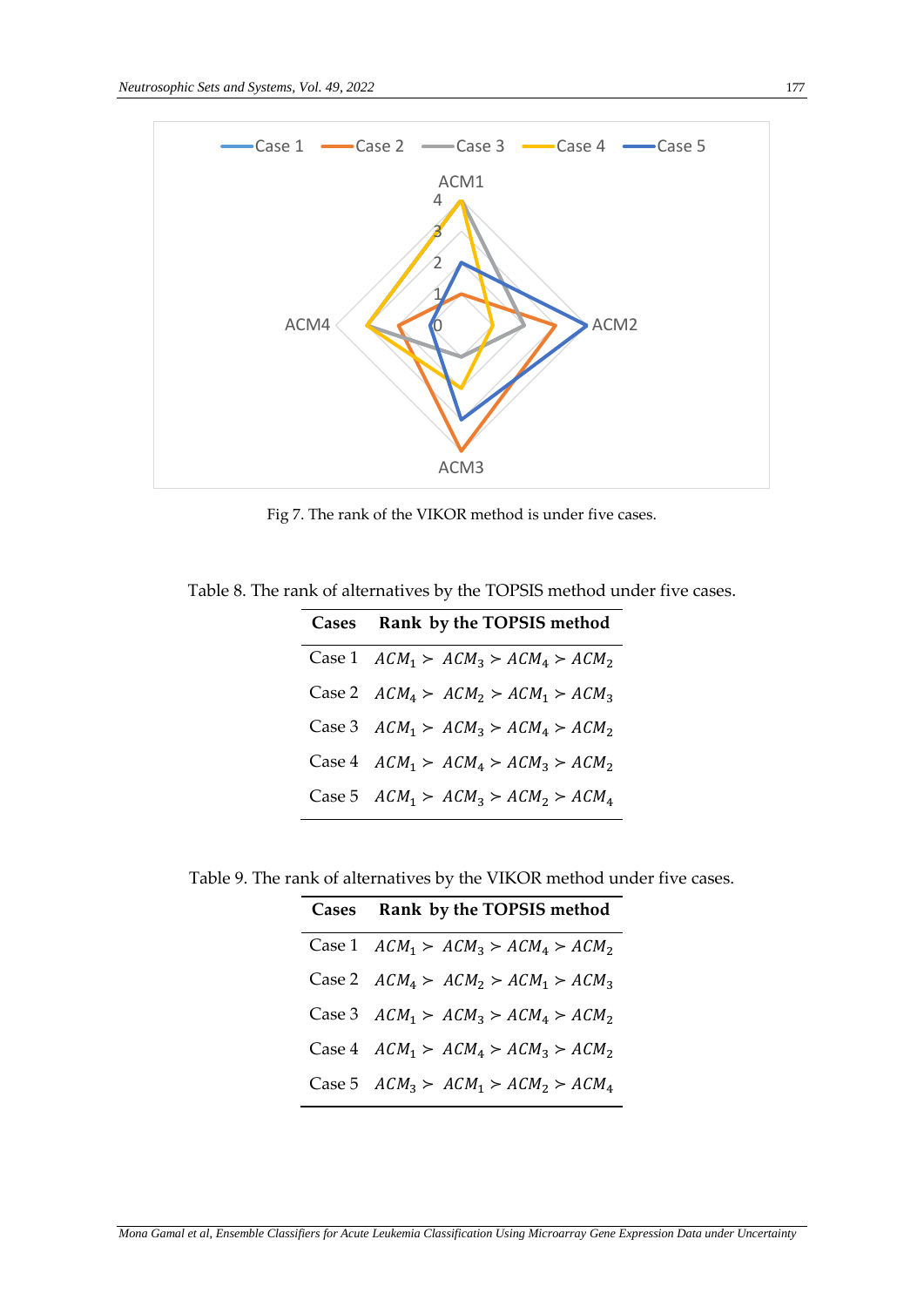## **6. Conclusions**

According to the results of this study, a new method to prioritize acute leukemia based on their weight is proposed. Neutrosophic AHP and neutrosophic TOPSIS and VIKOR are used in the suggested approach to rank alternatives in acute leukemia. Because the relationships between acute leukemia data are likewise represented using neutrosophic numbers, the integration of all these components is also carried out using neutrosophic operations.

This methodology can be employed in future research on any other MCDM problems. Furthermore, additional forms of fuzzy sets, such as intuitionistic, hesitant, and Pythagorean fuzzy sets, which reflect uncertainty in different ways, can be added to this strategy. The use of many decision-making methodologies, such as multi-criteria decisionmaking, can also be used for acute leukemia.

## **References**

- [1] A. Miranda-Filho, M. Piñeros, J. Ferlay, I. Soerjomataram, A. Monnereau, and F. Bray, "Epidemiological patterns of leukaemia in 184 countries: a population-based study," *The Lancet Haematology*, vol. 5, no. 1, pp. e14–e24, 2018.
- [2] N. Abbas, D. Mohamad, A. H. Abdullah, T. Saba, M. Al-Rodhaan, and A. Al-Dhelaan, "Nuclei segmentation of leukocytes in blood smear digital images.," *Pakistan journal of pharmaceutical sciences*, vol. 28, no. 5, 2015.
- [3] N. Abbas, T. Saba, D. Mohamad, A. Rehman, A. S. Almazyad, and J. S. Al-Ghamdi, "Machine aided malaria parasitemia detection in Giemsa-stained thin blood smears," *Neural Computing and Applications*, vol. 29, no. 3, pp. 803–818, 2018.
- [4] B. Mughal, N. Muhammad, M. Sharif, A. Rehman, and T. Saba, "Removal of pectoral muscle based on topographic map and shape-shifting silhouette," *BMC cancer*, vol. 18, no. 1, pp. 1–14, 2018.
- [5] A. Norouzi *et al.*, "Medical image segmentation methods, algorithms, and applications," *IETE Technical Review*, vol. 31, no. 3, pp. 199–213, 2014.
- [6] A. Merino, L. Boldú, and A. Ermens, "Acute myeloid leukaemia: how to combine multiple tools," *International Journal of Laboratory Hematology*, vol. 40, pp. 109–119,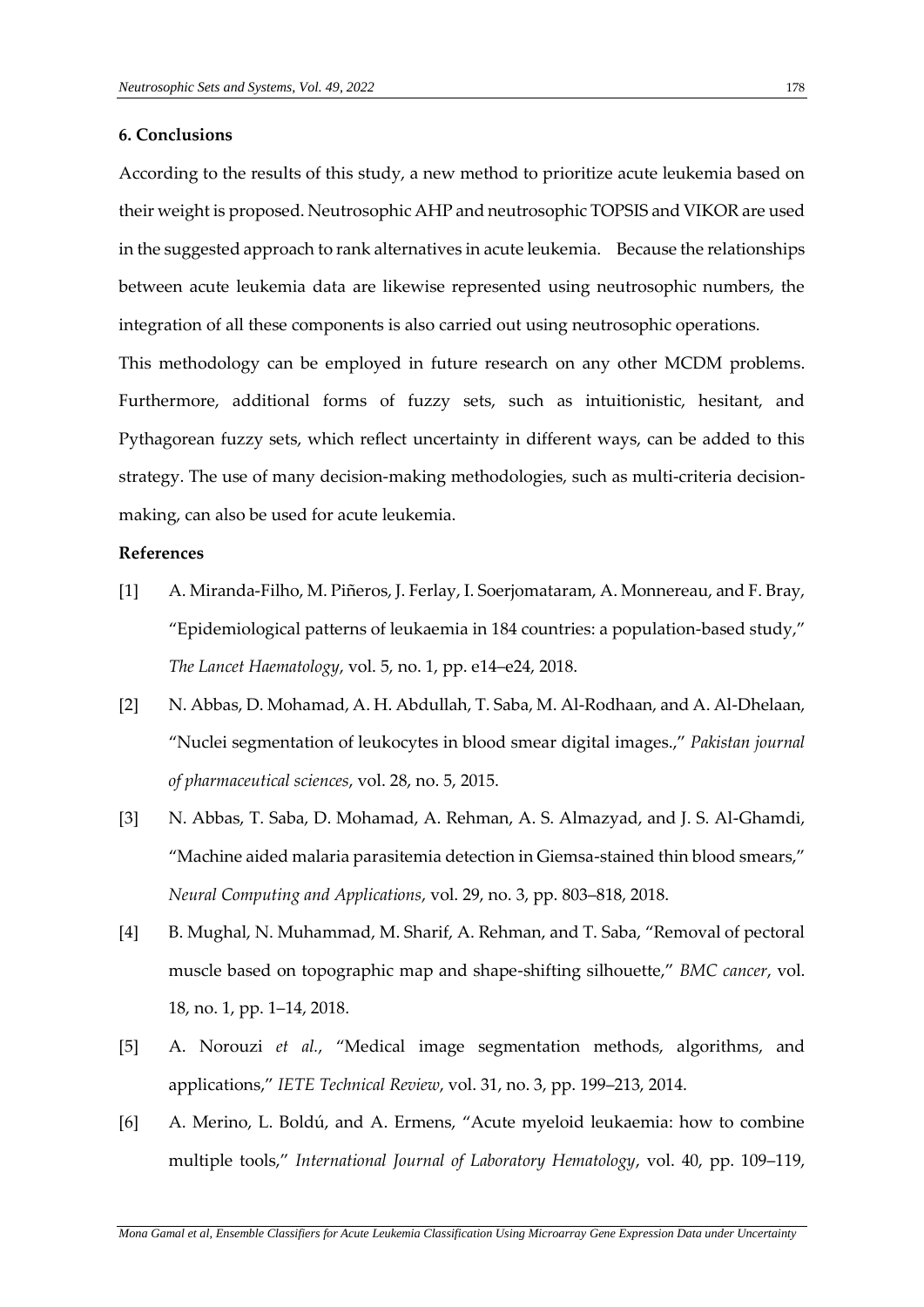2018.

- [7] J. Rodellar, S. Alférez, A. Acevedo, A. Molina, and A. Merino, "Image processing and machine learning in the morphological analysis of blood cells," *International journal of laboratory hematology*, vol. 40, pp. 46–53, 2018.
- [8] S. Alférez, A. Merino, L. Bigorra, L. Mujica, M. Ruiz, and J. Rodellar, "Automatic recognition of atypical lymphoid cells from peripheral blood by digital image analysis," *American journal of clinical pathology*, vol. 143, no. 2, pp. 168–176, 2015.
- [9] C. Briggs *et al.*, "Can automated blood film analysis replace the manual differential? An evaluation of the CellaVision DM96 automated image analysis system," *International journal of laboratory hematology*, vol. 31, no. 1, pp. 48–60, 2009.
- [10] P. H. Bartels and J. E. Weber, "Expert systems in histopathology. I. Introduction and overview.," *Analytical and quantitative cytology and histology*, vol. 11, no. 1, pp. 1–7, 1989.
- [11] N. Belacel, P. Vincke, and M. R. Boulassel, "Application of PROAFTN method to assist astrocytic tumors diagnosis using the parameters generated by computerassisted microscope analysis of cell image," *Innovation et Technologie en Biologie et Medecine*, vol. 20, no. 4, pp. 239–244, 1999.
- [12] P. Du Bois, J. P. Brans, F. Cantraine, and B. Mareschal, "MEDICIS: An expert system for computer-aided diagnosis using the PROMETHEE multicriteria method," *European Journal of Operational Research*, vol. 39, no. 3, pp. 284–292, 1989.
- [13] J. Jelonek, K. Krawiec, R. Słowiński, J. Stefanowski, and J. Szymaś, "Neural networks and rough sets—comparison and combination for classification of histological pictures," in *Rough Sets, Fuzzy Sets and Knowledge Discovery*, Springer, 1994, pp. 426– 433.
- [14] R. A. Miller, "Medical diagnostic decision support systems—past, present, and future: a threaded bibliography and brief commentary," *Journal of the American Medical Informatics Association*, vol. 1, no. 1, pp. 8–27, 1994.
- [15] B. Roy, *Multicriteria methodology for decision aiding*, vol. 12. Springer Science & Business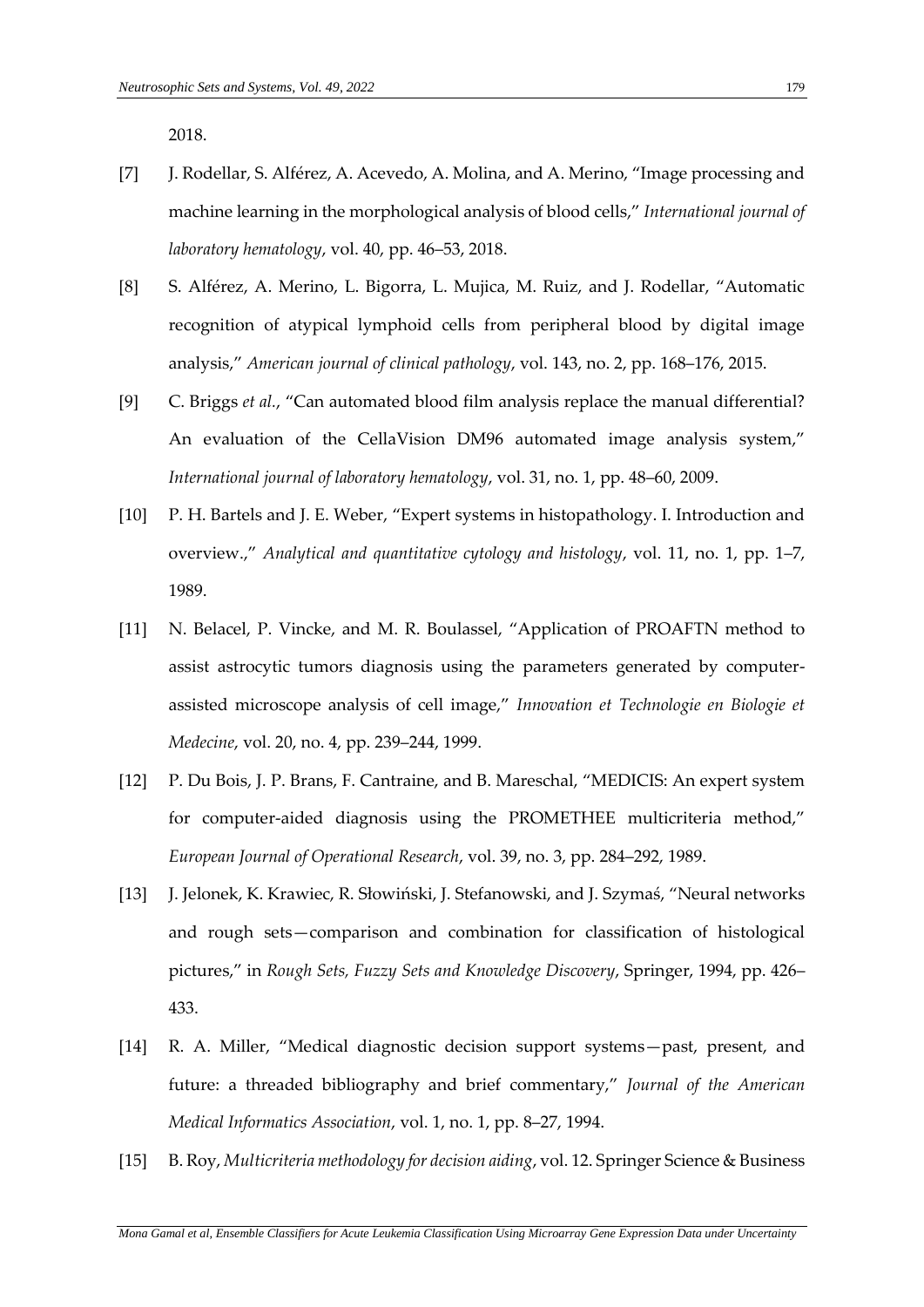Media, 1996.

- [16] P. Vincke, *Multicriteria decision-aid*. John Wiley & Sons, 1992.
- [17] H.-J. Zimmermann, *Fuzzy set theory—and its applications*. Springer Science & Business Media, 2011.
- [18] L. A. Zadeh, "Zadeh, Fuzzy sets," *Inform Control*, vol. 8, pp. 338–353, 1965.
- [19] M. M. Gupta, "On fuzzy logic and cognitive computing: some perspectives," *Scientia Iranica*, vol. 18, no. 3, pp. 590–592, 2011.
- [20] K. T. Atanassov, "New operations defined over the intuitionistic fuzzy sets," *Fuzzy sets and Systems*, vol. 61, no. 2, pp. 137–142, 1994.
- [21] F. Smarandache, "A unifying field in logics. neutrosophy: Neutrosophic probability, set and logic." American Research Press, Rehoboth, 1999.
- [22] B. G. Kraupp, B. Ruttkay‐Nedecky, H. Koudelka, K. Bukowska, W. Bursch, and R. Schulte-Hermann, "In situ detection of fragmented DNA (TUNEL assay) fails to discriminate among apoptosis, necrosis, and autolytic cell death: a cautionary note," *Hepatology*, vol. 21, no. 5, pp. 1465–1468, 1995.
- [23] H.-H. Wu and Y.-N. Tsai, "An integrated approach of AHP and DEMATEL methods in evaluating the criteria of auto spare parts industry," *International Journal of Systems Science*, vol. 43, no. 11, pp. 2114–2124, 2012.
- [24] J. Sara, R. M. Stikkelman, and P. M. Herder, "Assessing relative importance and mutual influence of barriers for CCS deployment of the ROAD project using AHP and DEMATEL methods," *International Journal of Greenhouse Gas Control*, vol. 41, pp. 336–357, 2015.
- [25] S. Gandhi, S. K. Mangla, P. Kumar, and D. Kumar, "A combined approach using AHP and DEMATEL for evaluating success factors in implementation of green supply chain management in Indian manufacturing industries," *International Journal of Logistics Research and Applications*, vol. 19, no. 6, pp. 537–561, 2016.
- [26] K. Kijewska, W. Torbacki, and S. Iwan, "Application of AHP and DEMATEL Methods in Choosing and Analysing the Measures for the Distribution of Goods in Szczecin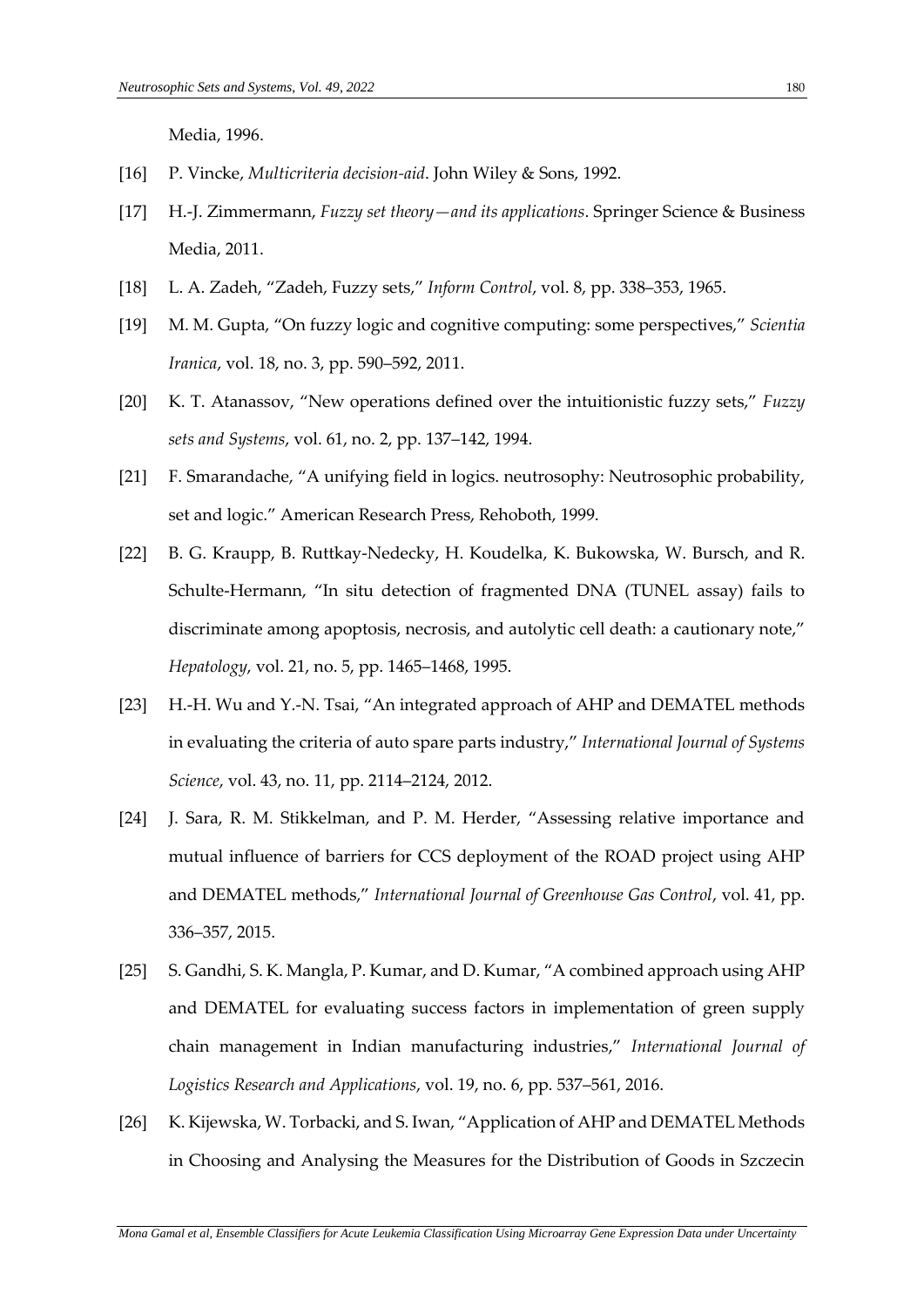Region," *Sustainability*, vol. 10, no. 7, p. 2365, 2018.

- [27] X. Zhou, Y. Hu, Y. Deng, F. T. S. Chan, and A. Ishizaka, "A DEMATEL-based completion method for incomplete pairwise comparison matrix in AHP," *Annals of Operations Research*, vol. 271, no. 2, pp. 1045–1066, 2018.
- [28] S. Balsara, P. K. Jain, and A. Ramesh, "An integrated approach using AHP and DEMATEL for evaluating climate change mitigation strategies of the Indian cement manufacturing industry," *Environmental pollution*, vol. 252, pp. 863–878, 2019.
- [29] B. Roy, S. K. Misra, P. Gupta, and A. Goswami, "An integrated DEMATEL and AHP approach for personnel estimation," *International Journal of Computer Science and Information Technology & Security*, vol. 2, no. 6, pp. 1206–1212, 2012.
- [30] V. Agrawal, N. Seth, and J. K. Dixit, "A combined AHP–TOPSIS–DEMATEL approach for evaluating success factors of e-service quality: an experience from Indian banking industry," *Electronic Commerce Research*, pp. 1–33, 2020.
- [31] M. A. Ortíz, J. P. Cómbita, Á. lvaro A. D. la Hoz, F. De Felice, and A. Petrillo, "An integrated approach of AHP-DEMATEL methods applied for the selection of allied hospitals in outpatient service," *International Journal of Medical Engineering and Informatics*, vol. 8, no. 2, pp. 87–107, 2016.
- [32] M. Ortiz-Barrios, C. Miranda-De la Hoz, P. López-Meza, A. Petrillo, and F. De Felice, "A case of food supply chain management with AHP, DEMATEL, and TOPSIS," *Journal of Multi‐Criteria Decision Analysis*, vol. 27, no. 1–2, pp. 104–128, 2020.
- [33] H.-S. Shih, H.-J. Shyur, and E. S. Lee, "An extension of TOPSIS for group decision making," *Mathematical and computer modelling*, vol. 45, no. 7–8, pp. 801–813, 2007.
- [34] R. Şahin and A. Küçük, "Subsethood measure for single valued neutrosophic sets," *Journal of Intelligent & Fuzzy Systems*, vol. 29, no. 2, pp. 525–530, 2015.
- [35] J. Ye, "Multicriteria decision-making method using the correlation coefficient under single-valued neutrosophic environment," *International Journal of General Systems*, vol. 42, no. 4, pp. 386–394, 2013.
- [36] J. Peng, J. Wang, J. Wang, H. Zhang, and X. Chen, "Simplified neutrosophic sets and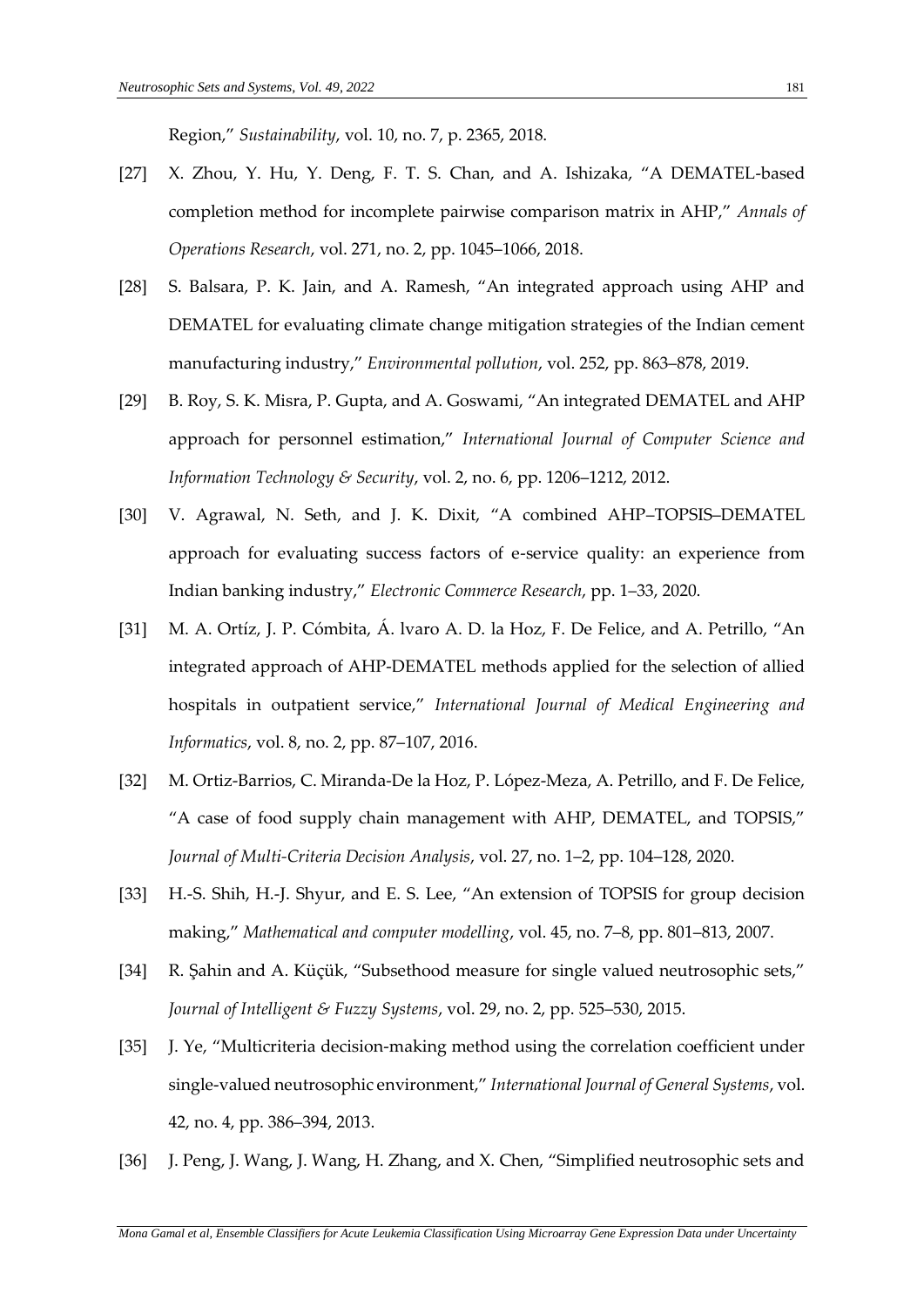their applications in multi-criteria group decision-making problems," *International journal of systems science*, vol. 47, no. 10, pp. 2342–2358, 2016.

- [37] A. Chandiok and D. K. Chaturvedi, "Machine learning techniques for cognitive decision making," in *2015 IEEE Workshop on Computational Intelligence: Theories, Applications and Future Directions (WCI)*, 2015, pp. 1–6.
- [38] N. N. Y. Vo, X. He, S. Liu, and G. Xu, "Deep learning for decision making and the optimization of socially responsible investments and portfolio," *Decision Support Systems*, vol. 124, p. 113097, 2019.
- [39] J. Zhang, J. Yu, and D. Tao, "Local deep-feature alignment for unsupervised dimension reduction," *IEEE transactions on image processing*, vol. 27, no. 5, pp. 2420– 2432, 2018.
- [40] J. Yu, C. Zhu, J. Zhang, Q. Huang, and D. Tao, "Spatial pyramid-enhanced NetVLAD with weighted triplet loss for place recognition," *IEEE transactions on neural networks and learning systems*, vol. 31, no. 2, pp. 661–674, 2019.
- [41] J. Yu, M. Tan, H. Zhang, D. Tao, and Y. Rui, "Hierarchical deep click feature prediction for fine-grained image recognition," *IEEE transactions on pattern analysis and machine intelligence*, 2019.
- [42] C. Hong, J. Yu, J. Zhang, X. Jin, and K.-H. Lee, "Multimodal face-pose estimation with multitask manifold deep learning," *IEEE transactions on industrial informatics*, vol. 15, no. 7, pp. 3952–3961, 2018.
- [43] J. Yu, D. Tao, M. Wang, and Y. Rui, "Learning to rank using user clicks and visual features for image retrieval," *IEEE transactions on cybernetics*, vol. 45, no. 4, pp. 767– 779, 2014.
- [44] C. Ieracitano, N. Mammone, A. Hussain, and F. C. Morabito, "A novel multi-modal machine learning based approach for automatic classification of EEG recordings in dementia," *Neural Networks*, vol. 123, pp. 176–190, 2020.
- [45] M. Abdel-Basset, A. Gamal, N. Moustafa, A. Abdel-Monem, and N. El-Saber, "A Security-by-Design Decision-Making Model for Risk Management in Autonomous